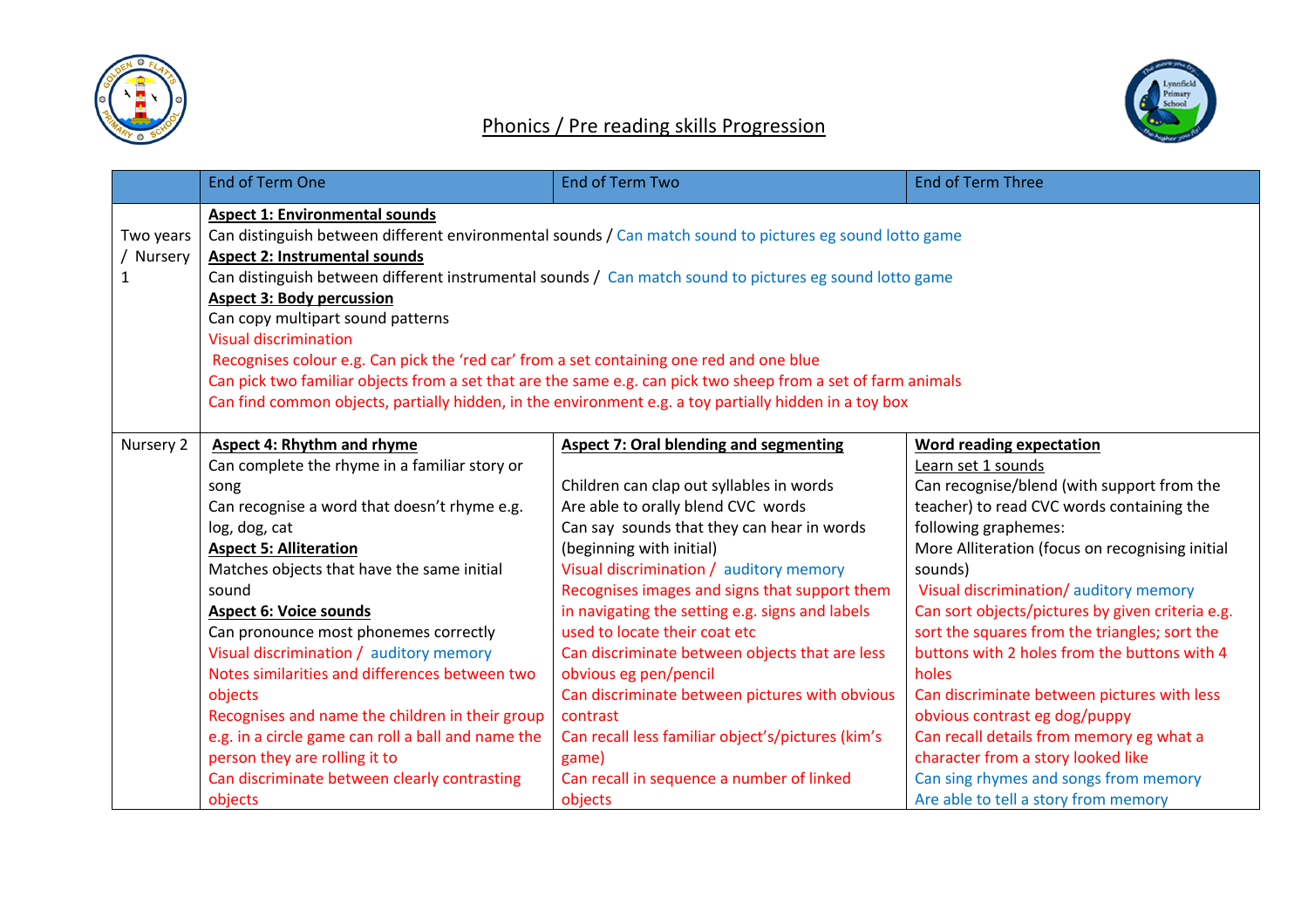|           | Can recall familiar object's/pictures (kim's       | Can relay a message                            | Can spot and suggest rhymes                      |
|-----------|----------------------------------------------------|------------------------------------------------|--------------------------------------------------|
|           | game)                                              |                                                | Can orally segment sounds in words (CVC)         |
|           | Can recall animal sounds                           |                                                | Can orally blend sounds in words (CVC)           |
|           | Can follow a two part instruction                  |                                                |                                                  |
|           |                                                    |                                                |                                                  |
| Reception | <b>Word Reading Expectation</b>                    | <b>Word Reading Expectation</b>                | <b>Word Reading Expectation</b>                  |
|           | Learn set 1 sounds                                 | Learn set 1 sounds                             | <b>Development Matters:</b>                      |
|           | To be able to recognise and read without overt     | To able to recognise and read without overt    | Learn set 2 sounds                               |
|           | sounding and blending CVC words following          | sounding and blending CVCC, CCVC containing    | To able to recognise and read without overt      |
|           | graphemes (WT1-1.5):                               | set 1 graphemes.                               | sounding and blending CVC, CVCC, CCVC, CVCC,     |
|           | Group 1:m, a, s, d, t                              |                                                | <b>CCVCC</b> words containing the full set set 1 |
|           | Group 2: i. n, p, g, o                             | <b>Book Reading Expectation</b>                | Begin to read CVC, CVCC, CCVC including the      |
|           | Group 3: c, k, u, b, f, ck                         |                                                | following graphemes:                             |
|           | Group 4: e, l, h, sh, r                            | Read Red books containing set 1 sounds for     | Ay ee igh ow oo o oar or air ir ou oy            |
|           | Group 5: j, v, y, w, th                            | fluency                                        |                                                  |
|           | Group 6: z, ch, qu, x, nk, ng                      | <b>Development Matters:</b>                    | <b>Development Matters/Book Reading</b>          |
|           | Can sort words that rhyme from those that          | Read some letter groups that each<br>$\bullet$ | <b>Expectation:</b>                              |
|           | don't                                              | represent one sound and say sounds             |                                                  |
|           | <b>Development Matters:</b>                        | for them                                       | Read Green/Purple books contain set 1 sounds     |
|           | Read individual letters by saying the<br>$\bullet$ | Read a few common exception words              | for fluency                                      |
|           | sounds for them                                    | matched to the school's phonic                 | Say a sound for each letter in the<br>$\bullet$  |
|           | Blend sounds into words, so that they              | programme                                      | alphabet and at least 10 digraphs.               |
|           | can read short words made up of                    | visual discrimination / auditory memory        | Read simple phrases and sentences<br>$\bullet$   |
|           | known letter- sound correspondences                | Can discriminate between less obvious words    | made up of words with known letter-              |
|           | visual discrimination / auditory memory            | dog/log                                        | sound correspondences and, where                 |
|           | Forms some recognisable letters in emergent        | Can discriminate between less obvious letters  | necessary, a few exception words.                |
|           | writing                                            | and numbers eg 6 and 8 and b and d             | Re-read these books to build up their            |
|           | Forms some letters in a sequence e.g. writes       | Can recall sequence of less                    | confidence in word reading, their                |
|           | own name from memory                               | familiar/unconnected objects                   | fluency and their understanding and              |
|           | Can discriminate between obvious letters and       | Can recall a sequence of shapes                | enjoyment.                                       |
|           | numbers eg 1 and 8 and f and w                     | Can recall sequences eg symbols / graphemes in | Read aloud simple sentences and<br>$\bullet$     |
|           | Can recall words (recognise their name and         | a word                                         | books that are consistent with their             |
|           | other words in the environment eg labels)          | Recognises upper and lower case forms          |                                                  |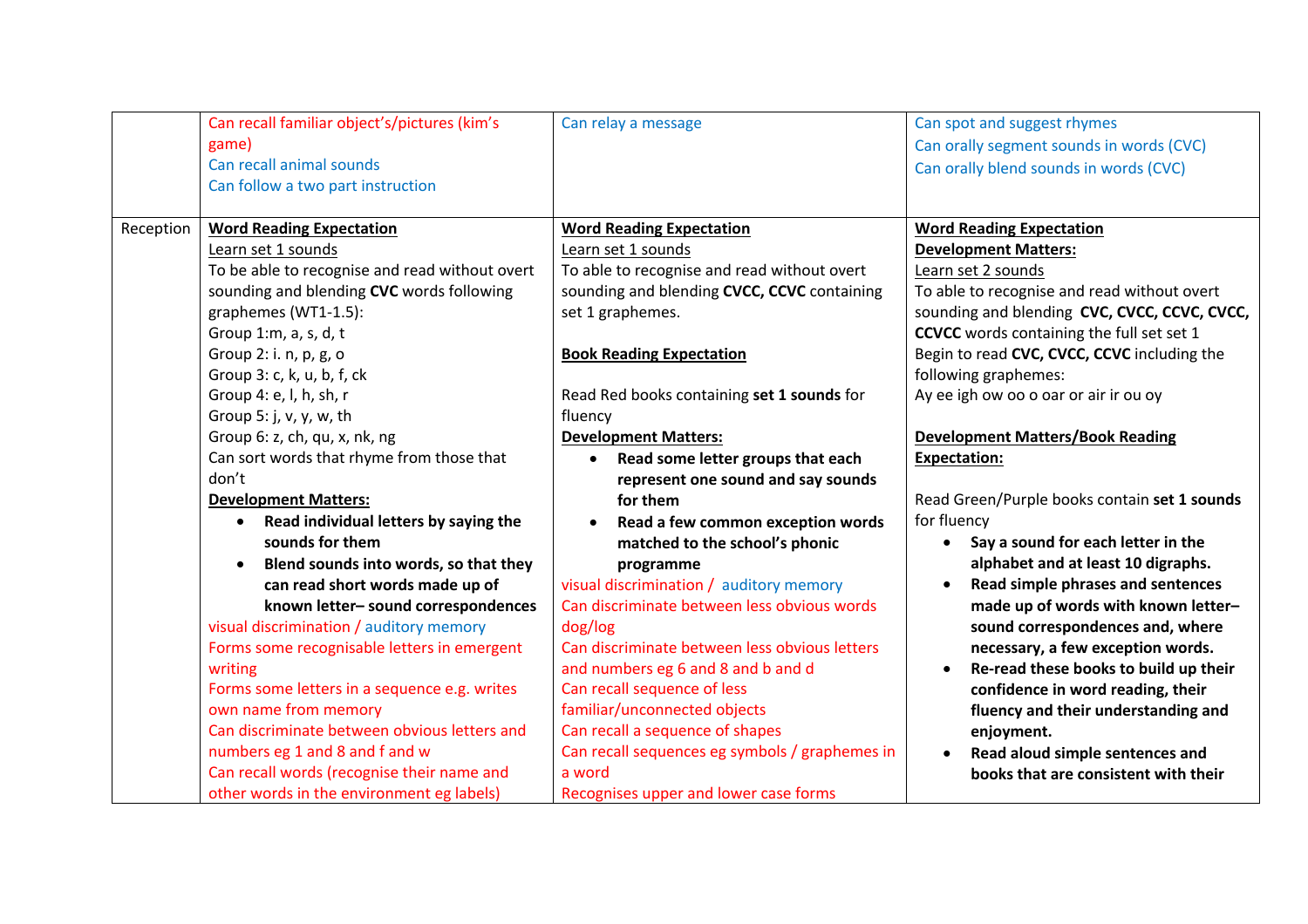|        | Can recall sequence of familiar objects<br>Can sequence pictures to tell a story<br>Recall a short sequence of words 'hold a short<br>sentence' / recall 3 items from an oral list<br>Can match objects that have the same initial<br>sound<br>Pronounces most phonemes correctly | Can segment individual phonemes in longer<br>words and blend them together to read the<br>word (CVCC CCVC words as the baseline)<br>Knows that words are made up of individual<br>sounds | phonic knowledge, including some<br>common exception words.<br>visual discrimination / auditory memory<br>Has an awareness that sometimes there is an<br>alternative grapheme for known phonemes<br>Recognises an increasing number of common<br>exception words (red words)<br>Are beginning to read some words easily and<br>automatically without overt sounding out<br>Recalls a longer sequence of words 'hold a<br>sentence' / 4/5 words from an oral list<br>Pronounces the 44 phonemes in English mostly<br>correctly<br>Knows letter names |
|--------|-----------------------------------------------------------------------------------------------------------------------------------------------------------------------------------------------------------------------------------------------------------------------------------|------------------------------------------------------------------------------------------------------------------------------------------------------------------------------------------|-----------------------------------------------------------------------------------------------------------------------------------------------------------------------------------------------------------------------------------------------------------------------------------------------------------------------------------------------------------------------------------------------------------------------------------------------------------------------------------------------------------------------------------------------------|
| Year 1 | <b>Word Reading Expectation</b>                                                                                                                                                                                                                                                   | <b>Word Reading Expectation</b>                                                                                                                                                          | <b>Word Reading Expectation</b>                                                                                                                                                                                                                                                                                                                                                                                                                                                                                                                     |
|        | Learn set 3 sounds<br>To able to recognise and read without overt                                                                                                                                                                                                                 | Review set 3 sounds<br>To able to recognise and read with increasing                                                                                                                     | Review set 3 sounds<br>To able to recognise and read without overt                                                                                                                                                                                                                                                                                                                                                                                                                                                                                  |
|        | sounding and blending CVC, CVCC, CCVC, CVCC,                                                                                                                                                                                                                                      | fluency CVC, CVCC, CCVC, CVCC, CCVCC and                                                                                                                                                 | sounding and blending CVC, CVCC, CCVC, CVCC,                                                                                                                                                                                                                                                                                                                                                                                                                                                                                                        |
|        | <b>CCVCC</b> words containing previously taught                                                                                                                                                                                                                                   | multisyllabic words containing previously                                                                                                                                                | <b>CCVCC and multisyllabic</b> words containing the                                                                                                                                                                                                                                                                                                                                                                                                                                                                                                 |
|        | graphemes (including set two) and start to read<br>words containing the following graphemes:                                                                                                                                                                                      | taught and following graphemes:                                                                                                                                                          | following graphemes:                                                                                                                                                                                                                                                                                                                                                                                                                                                                                                                                |
|        |                                                                                                                                                                                                                                                                                   | ea, oi, ie, au, a-e, i-e, o-e, u-e, aw, e-e, are, ur,                                                                                                                                    | ea, oi, ie, au, a-e, i-e, o-e, u-e, aw, e-e, are, ur,                                                                                                                                                                                                                                                                                                                                                                                                                                                                                               |
|        | ea, oi, ie, au, a-e, i-e, o-e, u-e, aw, e-e, are, ur,<br>er, ow, ai, oa, ew, wh, ph, kn, ue                                                                                                                                                                                       | er, ow, ai, oa, ew, wh, ph, kn, ue, ire, ear, ure                                                                                                                                        | er, ow, ai, oa, ew, wh, ph, kn, ue, ire, ear,                                                                                                                                                                                                                                                                                                                                                                                                                                                                                                       |
|        |                                                                                                                                                                                                                                                                                   |                                                                                                                                                                                          | To being to read words contain the following                                                                                                                                                                                                                                                                                                                                                                                                                                                                                                        |
|        | <b>Book Reading Expectation</b>                                                                                                                                                                                                                                                   | <b>Book Reading Expectation</b>                                                                                                                                                          | graphemes                                                                                                                                                                                                                                                                                                                                                                                                                                                                                                                                           |
|        | Read pink/orange books containing set 2                                                                                                                                                                                                                                           | Read yellow books (more complex/longer text)                                                                                                                                             |                                                                                                                                                                                                                                                                                                                                                                                                                                                                                                                                                     |
|        | sounds for fluency                                                                                                                                                                                                                                                                | containing set 2 sounds for fluency                                                                                                                                                      | ear, ire, ure, tion, tious                                                                                                                                                                                                                                                                                                                                                                                                                                                                                                                          |
|        |                                                                                                                                                                                                                                                                                   |                                                                                                                                                                                          | <b>Book Reading Expectation</b>                                                                                                                                                                                                                                                                                                                                                                                                                                                                                                                     |